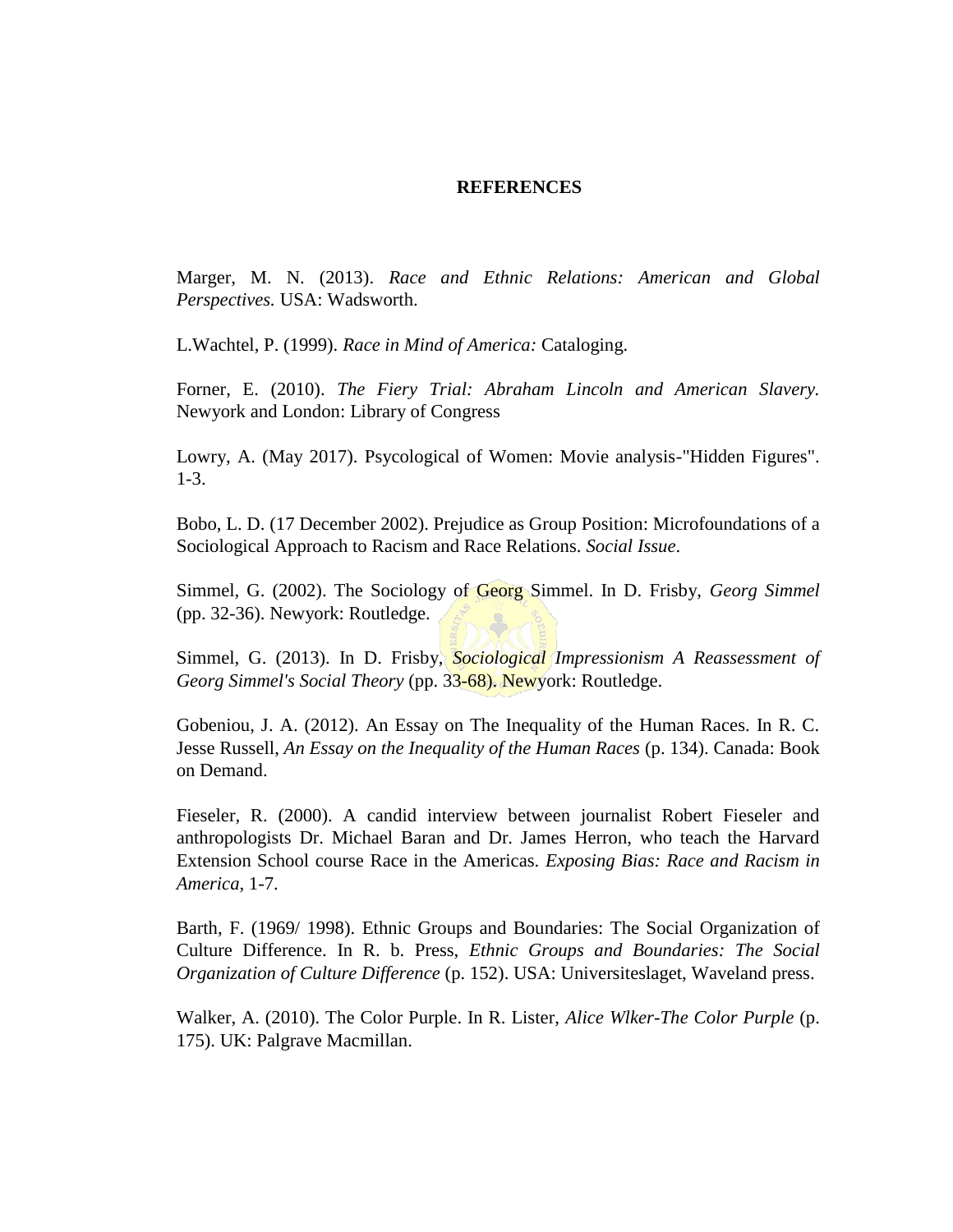Smith, P. (2004). What It's Like to Be a Black Girl. In R. D. Rita B. Dandridge, *Black Women's Activism: Reading African American Women's Historical Romances* (p. 114). USA: Peter Lang Publishing, Inc, Newyork.

Michael Omi, H. W. (1994). *Racial Formation in the United States: From the 1960s to the 1990s.* US: Great Britain, Routledge.

Tischauser, L. V. (2012). *Jim Crow Laws (Landmarks of the American Mosaic).* Chicago: Greenwood.

Richard Carwardine, J. S. (2011). *The Global Lincoln.* Newyork: Oxrod University Press.

Brown, B. (2016). *Cinematography Theory & Practice; Imagemaking for Cinematographers and Directors.* Newyork: Routledge.

Carter, G. (1970/2013). The Unites States of The United Races; A Utopian History of Racial Mixing. In *The Unites States of The United Races; A Utopian History of Racial Mixing* (p. 264). London & Newyork: Newyork University Press.

Knowles, C. (n.d.). Theorizing Race and Ethnicity – Contemporary Paradigms and Perspectives . 1-16.

Brubaker, R. (n.d.). Identity, culture, classification .*Ethnicity, Race, and Nationalism*, 1-34.

Malesevic, S. (January 2004). The Sociology of Ethnicity. 1-21.

Mambrol, N. (2016). Cultural studies. *Literary Theory and Criticism*, 1-3.

Shah, A. (2010, August Sunday, 08). Global Issues. Political, social, economic anf environmental issues that Affect Us All. *Racism*, pp. 2-7.

Shoemaker, A. (January 06, 2017, ). A historical tale of unsung NASA heroes that overachieves on the strength of its leading turns .*Hidden Figures*, 1-4.

Siddiqui, S. (2017, March 08). *A Brief History of Racism In The United States*, pp. 1- 5.

Staff, L. S. (2012, May 09). *What is the Difference Between Race and Ethnicity*, pp. 2-6.